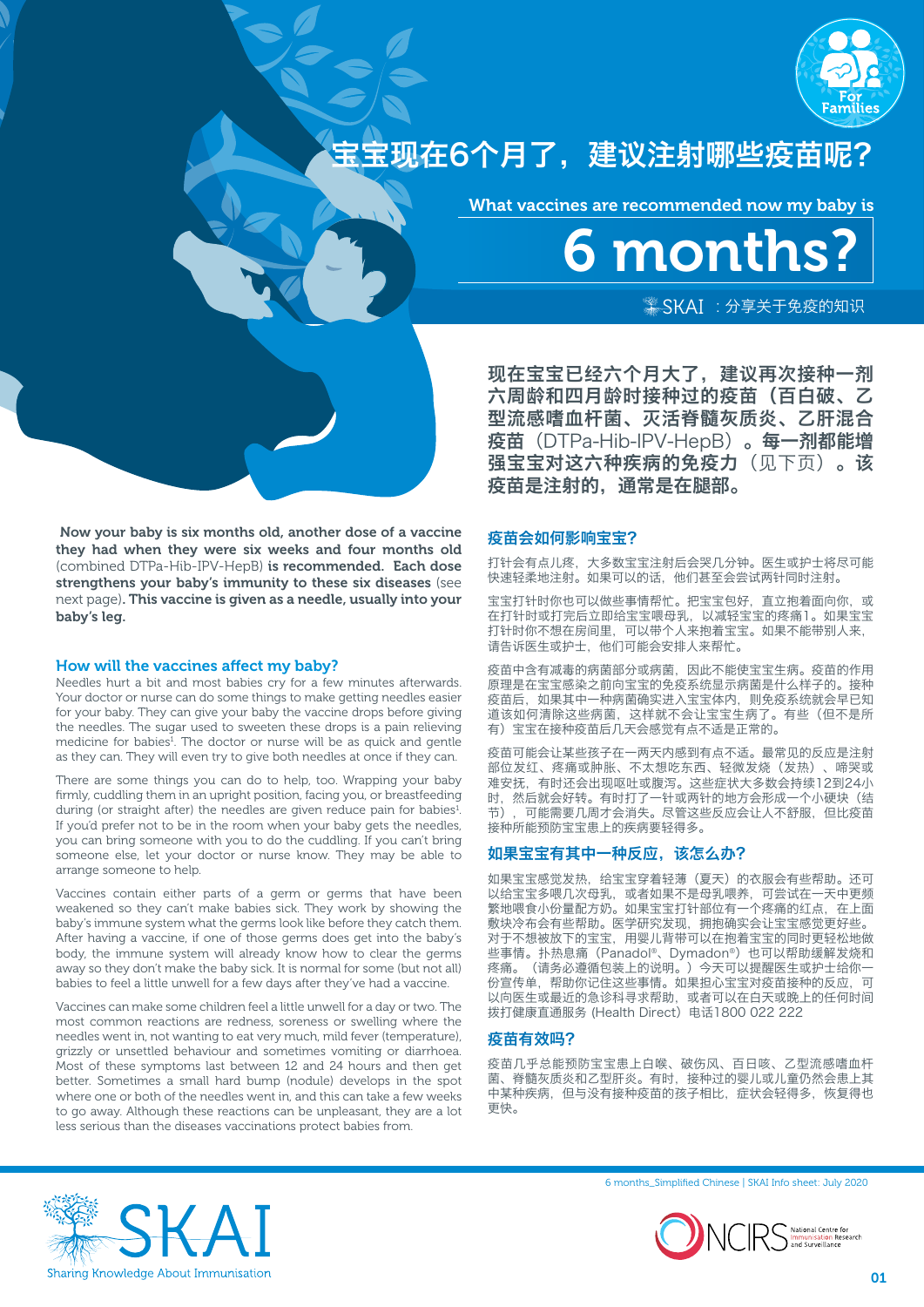## What can I do if my child gets one of these reactions?

If your baby feels hot, it can help to dress them in light (summer) clothes. You can also offer lots of extra breastfeeds or if your baby isn't breastfed, try offering small formula feeds more often through the day. If your baby has a sore, red spot where the needle went in, it can help to put a cool cloth on it. Medical research has found that cuddles really do make babies feel better. Using a baby sling makes it easier to get things done while cuddling a baby who doesn't want to be put down. Paracetamol (Panadol®, Dymadon®) can also help to ease a fever and relieve soreness. (Always follow the instructions on the packet.) You can remind your doctor or nurse to give you a leaflet to help you remember these things today. If you are worried about your baby's reaction to a vaccination, you can get help from your doctor, or the nearest emergency department, or you can call Health Direct on 1800 022 222 at any time of the day or night.

### Does the vaccine work?

The vaccine almost always prevents babies and children from getting diphtheria, tetanus, pertussis, Hib, polio, and hepatitis B. Sometimes babies or children who have been vaccinated still catch one of the diseases but they usually get much milder symptoms and recover more quickly than children who haven't had the vaccine.

## What are the diseases this vaccine protects my baby from?

This vaccine protects babies from diphtheria, tetanus, pertussis, Hib, polio, and hepatitis B. You may not have heard of them because they are less common than they were before vaccines were available in Australia but children can still get these diseases, especially if they aren't vaccinated.

#### Are the diseases serious?

Diphtheria is a serious disease that can cause a membrane (or skin) to grow over a child's throat and stop them from breathing. Diphtheria is very rare in Australia now, but the vaccine is still used to protect children from catching diphtheria from people who have travelled to places where it is more common<sup>2</sup>.

Tetanus (sometimes called lockjaw) affects all the muscles in the body, including the ones used for breathing. The germ that causes it lives in the soil, which means children can get it through a cut, a burn, a bite or even a prick<sup>2</sup>.

Pertussis is usually called whooping cough. It spreads very easily from one person to another through the air when someone who has it coughs or sneezes. The germ that causes it irritates the airways causing coughing fits that can be very severe. Small babies can die from whooping cough<sup>2</sup>.

Hib causes a variety of serious illnesses, including swelling around the brain (meningitis), blood poisoning (sepsis), swelling in the throat and infection in the lungs (pneumonia). Babies can die from the diseases caused by Hib and those who survive often have brain damage. Hib spreads from person to person just like a common cold<sup>2</sup>.

Polio causes muscle paralysis in the limbs and can also affect the breathing muscles and the heart. It is rare in Australia but more common in countries nearby. Children catch polio when they put their hands or toys in their mouths after someone who has the disease (but may not be sick yet) has touched them<sup>2</sup>.

Hepatitis B is a liver infection that often doesn't even make children sick when they first get it. Even if there are no signs at first, hepatitis B can cause serious liver diseases, including liver cancer, later in life. It spreads from one person to another, usually without either of them even knowing they have it<sup>2</sup>.

# 该疫苗可以预防宝宝患上哪些疾病?

该疫苗可预防宝宝患上白喉、破伤风、百日咳、乙型流感嗜血杆菌、脊 髓灰质炎和乙型肝炎。你可能没有听说过这些疾病,因为它们已经不像 澳大利亚还没有这些疫苗时那么常见了,但儿童仍可能会患上这些疾 病,特别是如果没有接种疫苗的话。

# 这些疾病严重吗?

白喉是一种严重的疾病,会导致孩子的咽喉生出粘膜(或皮)并阻碍呼 吸。白喉现在在澳大利亚非常罕见,但疫苗仍在使用,以预防儿童从曾 去过白喉更常见的地方的人身上感染白喉2。

破伤风(有时称为牙关紧闭症)会影响身上所有肌肉,包括用于呼吸的 肌肉。引起破伤风的病菌生活在土壤中,这意味着儿童可能通过割伤、 烧伤、咬伤甚至是刺伤而感染2。

百日咳通常被称为哮咳。在患病者咳嗽或打喷嚏时,很容易就会经由空 气从一个人传播给另一个人。引起百日咳的病菌会刺激呼吸道引起咳嗽 发作,且可能非常严重。小婴儿可能会因哮咳而死亡2。

乙型流感嗜血杆菌可引起多种严重疾病,包括脑部肿胀(脑膜炎)、血 液中毒(败血症)、咽喉肿胀和肺部感染(肺炎)。婴儿可能会因乙型 流感嗜血杆菌引起的疾病而死亡,而幸存者则往往会有脑损伤。乙型流 感嗜血杆菌就像普通感冒一样在人与人之间传播2。

脊髓灰质炎可导致四肢肌肉麻痹,还可能会影响呼吸肌和心脏。该病在 澳大利亚很罕见,但在附近一些国家更常见。儿童如果将被有该病(但 可能还没有生病)的人碰过的手或玩具放进嘴里会感染脊髓灰质炎2。

乙型肝炎是一种肝脏感染,通常在刚感染时甚至不会让孩子生病。即使 最初没有任何体征,但乙型肝炎却可能导致今后患上严重的肝脏疾病, 包括肝癌。乙型肝炎通常会在患者甚至完全不知情的情况下从一个人传 播给另一个人2。

# 听说疫苗会有严重的副作用。是真的吗?

严重的副作用可能会发生,但非常罕见。在接种疫苗后的几天内,每 3000名儿童中约有一名会出现热性惊厥2(抽风或抽搐)。当孩子的体 温突然升高(发烧)时可能会发生这种情况。当孩子体温不再上升时, 就会停止。当幼儿患上会导致发烧的疾病(如感冒)时会比接种疫苗后 更常出现热性惊厥。有这种反应的孩子通常很快就会恢复,且没有任何 长期影响2。

大约百万(1,000,000)分之一的儿童会对其中某种疫苗中的某种成分 有严重的过敏反应(称为过敏症) 2。如果有这种反应, 通常会在你和 孩子离开诊所前发生。医务人员是接受过相关培训的,会帮助有这种反 应的儿童快速恢复。过敏症很可怕,但极为罕见。

持续超过几小时或几天的副作用极为罕见,所占比例不到接种儿童的百 万(1,000,000)分之一<sub>。</sub>。如果你担心宝宝,可以向医生或最近的急<br>诊科寻求帮助或拨打健康直通服务 (Health Direct)电话1800 022 222

## 在哪里可以获得更多信息?

如果想要获得更多信息,了解儿童疫苗接种或疫苗接种可预防儿童患上 哪些疾病,你可以:

- · 访问SKAI网站: talkaboutimmunisation.org.au
- •或者在下面空白处写下你的问题,在见医生或护士时询问他们。

# 下一步是什么?

宝宝12个月大时会建议接种更多疫苗。宝宝12个月、18个月和四岁时 会建议接种不同的疫苗。新的疫苗可预防儿童患上麻疹、腮腺炎、风疹 和脑膜炎球菌病。婴儿和儿童按时接种疫苗很重要,因为研究发现,在 这些年龄接种效果最好。



6 months\_Simplified Chinese | SKAI Info sheet: July 2020